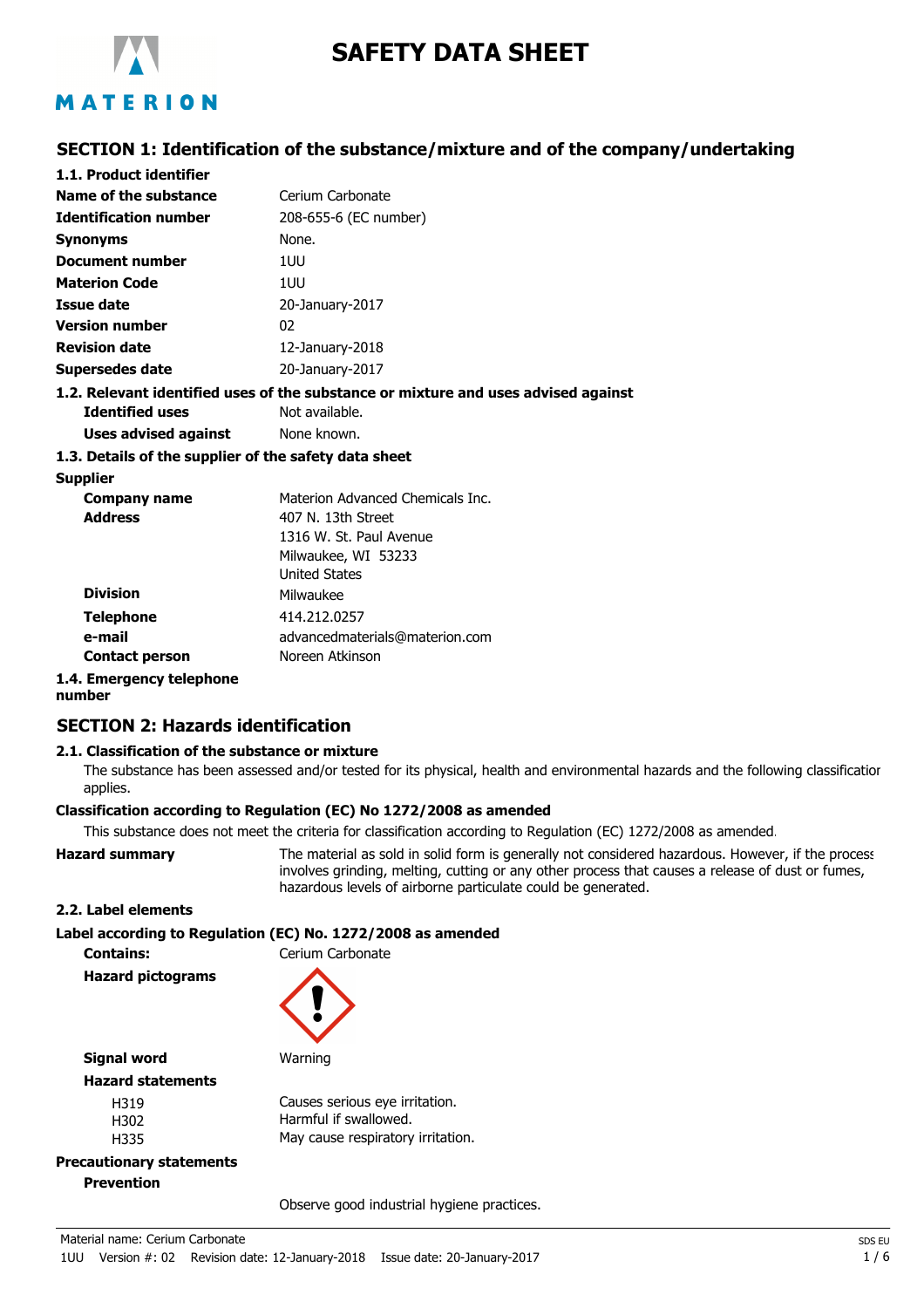| P <sub>280</sub>                  | Wear eye/face protection.                                                                                                           |
|-----------------------------------|-------------------------------------------------------------------------------------------------------------------------------------|
| P <sub>260</sub>                  | Do not breathe dust/fume/gas/mist/vapors/spray.                                                                                     |
| P <sub>264</sub>                  | Wash thoroughly after handling.                                                                                                     |
| P <sub>273</sub>                  | Avoid release to the environment.                                                                                                   |
| <b>Response</b>                   |                                                                                                                                     |
| $P301 + P330 + P310$              | IF SWALLOWED: Rinse mouth. Immediately obtain medical assistance.                                                                   |
| $P304 + P340 + P312$              | IF INHALED: Remove person to fresh air and keep comfortable for breathing. Get medical<br>assistance if you feel unwell.            |
| $P305 + P351 + P338$              | IF IN EYES: Rinse cautiously with water for several minutes. Remove contact lenses, if present and<br>easy to do. Continue rinsing. |
| $P337 + P313$                     | If eye irritation persists: Get medical advice/attention.                                                                           |
| <b>Storage</b>                    | Store away from incompatible materials.                                                                                             |
| <b>Disposal</b>                   |                                                                                                                                     |
| P501                              | Dispose of contents/container in accordance with local/regional/national/international regulations.                                 |
| Supplemental label<br>information | For further information, please contact the Product Stewardship Department at +1.800.862.4118.                                      |
| 2.3. Other hazards                | None known.                                                                                                                         |
|                                   |                                                                                                                                     |

## **SECTION 3: Composition/information on ingredients**

### **3.1. Substances**

#### **General information**

| <b>Chemical name</b>   | $\frac{0}{0}$                                           | No.                     | CAS-No. / EC REACH Registration No. INDEX No. |   | <b>Notes</b> |
|------------------------|---------------------------------------------------------|-------------------------|-----------------------------------------------|---|--------------|
| Cerium Carbonate       | 100                                                     | $537-01-9$<br>208-655-6 | -                                             | - |              |
| <b>Classification:</b> | Acute Tox. 4; H302, Eye Irrit. 2; H319, STOT SE 3; H335 |                         |                                               |   |              |

### **List of abbreviations and symbols that may be used above**

CLP: Regulation No. 1272/2008. DSD: Directive 67/548/EEC. M: M-factor vPvB: very persistent and very bioaccumulative substance. PBT: persistent, bioaccumulative and toxic substance. #: This substance has been assigned Community workplace exposure limit(s).

## **SECTION 4: First aid measures**

**General information** Not available.

**and special treatment**

**needed**

## **4.1. Description of first aid measures**

| <b>Inhalation</b>                                                      | Move to fresh air. Call a physician if symptoms develop or persist.          |
|------------------------------------------------------------------------|------------------------------------------------------------------------------|
| <b>Skin contact</b>                                                    | Get medical attention if irritation develops and persists.                   |
| Eye contact                                                            | Rinse with water. Get medical attention if irritation develops and persists. |
| <b>Ingestion</b>                                                       | Get medical advice/attention if you feel unwell.                             |
| 4.2. Most important<br>symptoms and effects, both<br>acute and delayed | Direct contact with eyes may cause temporary irritation.                     |
| 4.3. Indication of any<br>immediate medical attention                  | Treat symptomatically.                                                       |

## **SECTION 5: Firefighting measures**

| <b>General fire hazards</b>                                      | No unusual fire or explosion hazards noted.                 |
|------------------------------------------------------------------|-------------------------------------------------------------|
| 5.1. Extinguishing media                                         |                                                             |
| Suitable extinguishing<br>media                                  | Water fog. Foam. Dry chemical powder. Carbon dioxide (CO2). |
| Unsuitable extinguishing<br>media                                | None known.                                                 |
| 5.2. Special hazards arising<br>from the substance or<br>mixture | During fire, gases hazardous to health may be formed.       |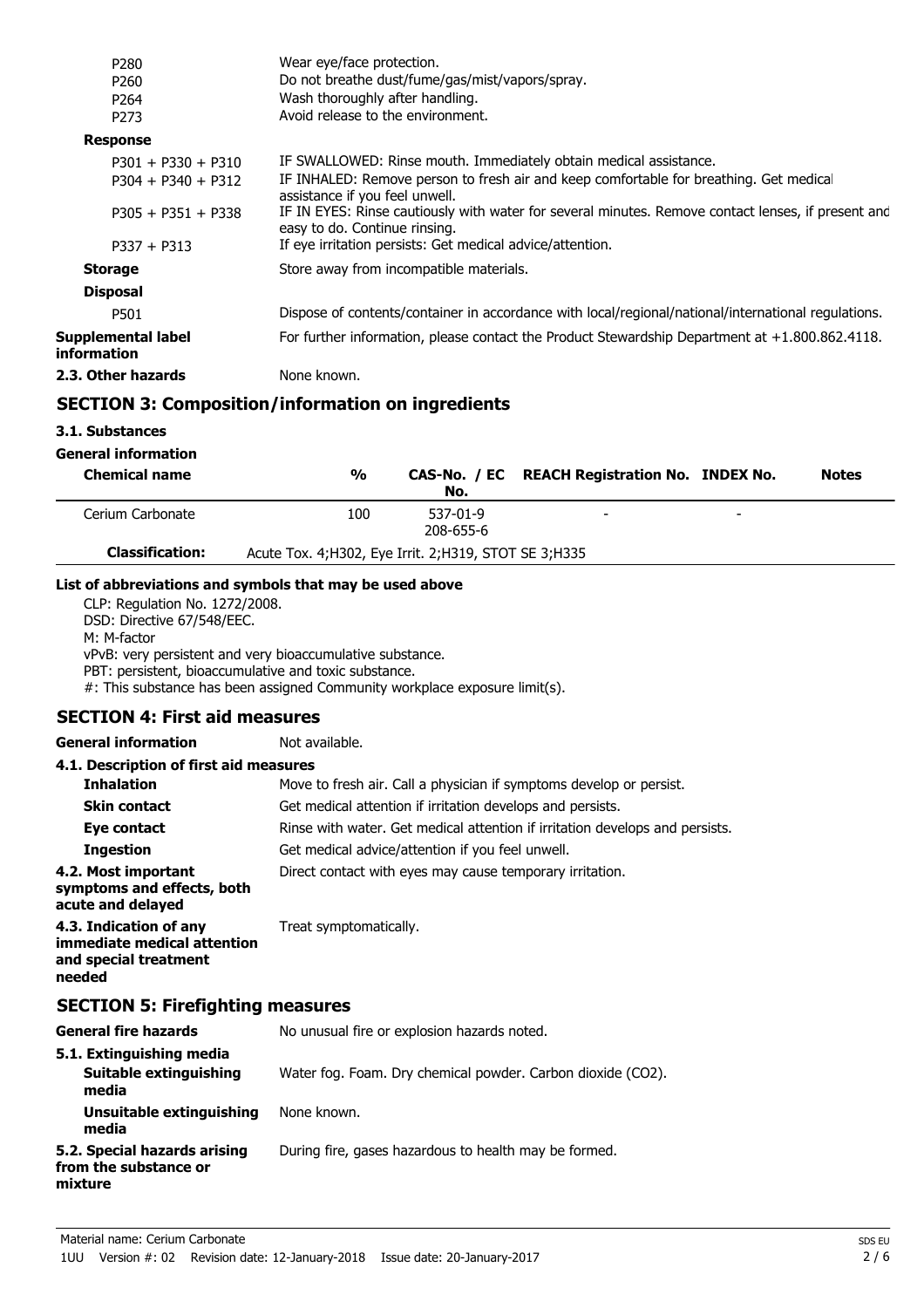| 5.3. Advice for firefighters<br><b>Special protective</b><br>equipment for<br>firefighters | Wear suitable protective equipment.                                                        |
|--------------------------------------------------------------------------------------------|--------------------------------------------------------------------------------------------|
| <b>Special firefighting</b><br>procedures                                                  | Use water spray to cool unopened containers.                                               |
| <b>Specific methods</b>                                                                    | Use standard firefighting procedures and consider the hazards of other involved materials. |

## **SECTION 6: Accidental release measures**

|                                                              | 6.1. Personal precautions, protective equipment and emergency procedures                               |
|--------------------------------------------------------------|--------------------------------------------------------------------------------------------------------|
| For non-emergency<br>personnel                               | Keep unnecessary personnel away. For personal protection, see section 8 of the SDS.                    |
| For emergency<br>responders                                  | Keep unnecessary personnel away. Use personal protection recommended in Section 8 of the SDS.          |
| 6.2. Environmental<br>precautions                            | No special environmental precautions required.                                                         |
| 6.3. Methods and material for<br>containment and cleaning up | Stop the flow of material, if this is without risk. Following product recovery, flush area with water. |
| 6.4. Reference to other<br>sections                          | For personal protection, see section 8 of the SDS. For waste disposal, see section 13 of the SDS.      |

## **SECTION 7: Handling and storage**

| 7.1. Precautions for safe<br>handling                                   | Use care in handling/storage.                                                                                      |
|-------------------------------------------------------------------------|--------------------------------------------------------------------------------------------------------------------|
| 7.2. Conditions for safe<br>storage, including any<br>incompatibilities | Store in original tightly closed container. Store away from incompatible materials (see Section 10 of<br>the SDS). |
| 7.3. Specific end use(s)                                                | Not available.                                                                                                     |

## **SECTION 8: Exposure controls/personal protection**

| 8.1. Control parameters                              |                                                                                                                                                                                                                                                                                                                                                                                                        |
|------------------------------------------------------|--------------------------------------------------------------------------------------------------------------------------------------------------------------------------------------------------------------------------------------------------------------------------------------------------------------------------------------------------------------------------------------------------------|
| <b>Occupational exposure limits</b>                  | No exposure limits noted for ingredient(s).                                                                                                                                                                                                                                                                                                                                                            |
| <b>Biological limit values</b>                       | No biological exposure limits noted for the ingredient(s).                                                                                                                                                                                                                                                                                                                                             |
| <b>Recommended monitoring</b><br>procedures          | Follow standard monitoring procedures.                                                                                                                                                                                                                                                                                                                                                                 |
| Derived no effect levels<br>(DNELs)                  | Not available.                                                                                                                                                                                                                                                                                                                                                                                         |
| <b>Predicted no effect</b><br>concentrations (PNECs) | Not available.                                                                                                                                                                                                                                                                                                                                                                                         |
| 8.2. Exposure controls                               |                                                                                                                                                                                                                                                                                                                                                                                                        |
| <b>Appropriate engineering</b><br><b>controls</b>    | Good general ventilation (typically 10 air changes per hour) should be used. Ventilation rates should<br>be matched to conditions. If applicable, use process enclosures, local exhaust ventilation, or other<br>engineering controls to maintain airborne levels below recommended exposure limits. If exposure<br>limits have not been established, maintain airborne levels to an acceptable level. |
|                                                      | Individual protection measures, such as personal protective equipment                                                                                                                                                                                                                                                                                                                                  |
| <b>General information</b>                           | Personal protection equipment should be chosen according to the CEN standards and in discussion<br>with the supplier of the personal protective equipment.                                                                                                                                                                                                                                             |
| Eye/face protection                                  | Wear safety glasses with side shields (or goggles).                                                                                                                                                                                                                                                                                                                                                    |
| <b>Skin protection</b>                               |                                                                                                                                                                                                                                                                                                                                                                                                        |
| - Hand protection                                    | Wear appropriate chemical resistant gloves. Suitable gloves can be recommended by the glove<br>supplier.                                                                                                                                                                                                                                                                                               |
| - Other                                              | Personal protection equipment should be chosen according to the CEN standards and in discussion<br>with the supplier of the personal protective equipment.                                                                                                                                                                                                                                             |
| <b>Respiratory protection</b>                        | In case of insufficient ventilation, wear suitable respiratory equipment.                                                                                                                                                                                                                                                                                                                              |
| <b>Thermal hazards</b>                               | Wear appropriate thermal protective clothing, when necessary.                                                                                                                                                                                                                                                                                                                                          |
| <b>Hygiene measures</b>                              | Always observe good personal hygiene measures, such as washing after handling the material and<br>before eating, drinking, and/or smoking. Routinely wash work clothing and protective equipment to<br>remove contaminants.                                                                                                                                                                            |
| <b>Environmental exposure</b><br>controls            | Environmental manager must be informed of all major releases.                                                                                                                                                                                                                                                                                                                                          |

Material name: Cerium Carbonate SDS EU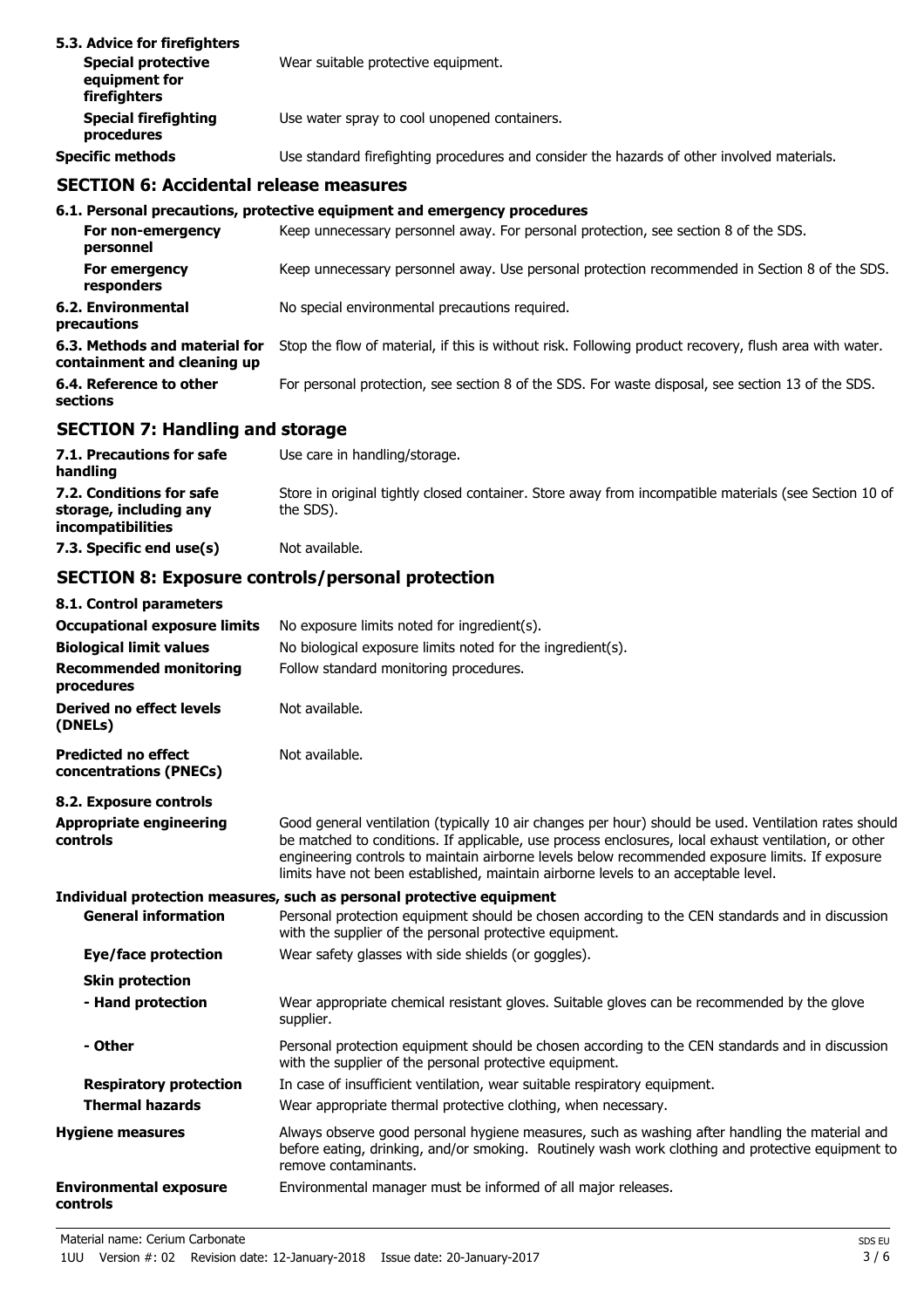## **SECTION 9: Physical and chemical properties**

## **9.1. Information on basic physical and chemical properties Appearance**

| ippearanci                                          |                |  |  |
|-----------------------------------------------------|----------------|--|--|
| <b>Physical state</b>                               | Solid.         |  |  |
| Form                                                | Solid.         |  |  |
| Colour                                              | Not available. |  |  |
| Odour                                               | Not available. |  |  |
| <b>Odour threshold</b>                              | Not available. |  |  |
| рH                                                  | Not available. |  |  |
| <b>Melting point/freezing point</b>                 | Not available. |  |  |
| <b>Initial boiling point and</b><br>boiling range   | Not available. |  |  |
| <b>Flash point</b>                                  | Not available. |  |  |
| <b>Evaporation rate</b>                             | Not available. |  |  |
| <b>Flammability (solid, gas)</b>                    | Not available. |  |  |
| <b>Upper/lower flammability or explosive limits</b> |                |  |  |
| <b>Flammability limit - lower</b><br>(%)            | Not available. |  |  |
| <b>Flammability limit -</b><br>upper (%)            | Not available. |  |  |
| <b>Vapour pressure</b>                              | Not available. |  |  |
| <b>Vapour density</b>                               | Not available. |  |  |
| <b>Relative density</b>                             | Not available. |  |  |
| Solubility(ies)                                     |                |  |  |
| Solubility (water)                                  | Not available. |  |  |
| <b>Partition coefficient</b><br>(n-octanol/water)   | Not available. |  |  |
| <b>Auto-ignition temperature</b>                    | Not available. |  |  |
| <b>Decomposition temperature</b>                    | Not available. |  |  |
| <b>Viscosity</b>                                    | Not available. |  |  |
| <b>Explosive properties</b>                         | Not explosive. |  |  |
| <b>Oxidising properties</b>                         | Not oxidising. |  |  |
| 9.2. Other information                              |                |  |  |
|                                                     |                |  |  |

**Molecular formula** CH2O3

## **SECTION 10: Stability and reactivity**

| 10.1. Reactivity                            | Not available.                                              |
|---------------------------------------------|-------------------------------------------------------------|
| 10.2. Chemical stability                    | Material is stable under normal conditions.                 |
| 10.3. Possibility of hazardous<br>reactions | No dangerous reaction known under conditions of normal use. |
| 10.4. Conditions to avoid                   | Contact with incompatible materials.                        |
| 10.5. Incompatible materials                | None known.                                                 |
| 10.6. Hazardous<br>decomposition products   | No hazardous decomposition products are known.              |

## **SECTION 11: Toxicological information**

| <b>General information</b>                      | Occupational exposure to the substance or mixture may cause adverse effects. |
|-------------------------------------------------|------------------------------------------------------------------------------|
| <b>Information on likely routes of exposure</b> |                                                                              |
| <b>Inhalation</b>                               | Due to lack of data the classification is not possible.                      |
| <b>Skin contact</b>                             | Due to lack of data the classification is not possible.                      |
| Eye contact                                     | Due to lack of data the classification is not possible.                      |
| <b>Ingestion</b>                                | Due to lack of data the classification is not possible.                      |
| <b>Symptoms</b>                                 | Exposure may cause temporary irritation, redness, or discomfort.             |
| 11.1. Information on toxicological effects      |                                                                              |
| <b>Acute toxicity</b>                           | No data available.                                                           |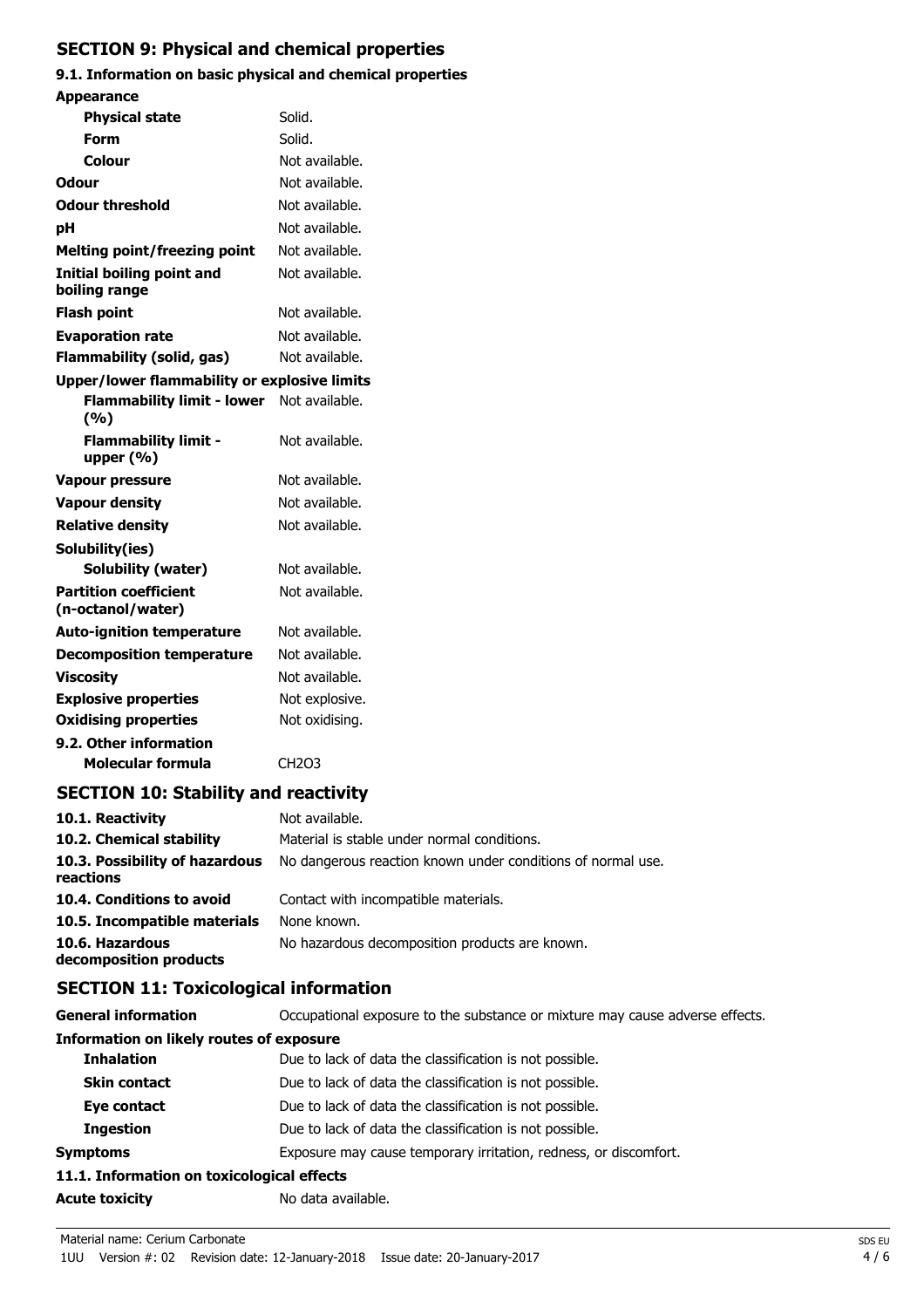| <b>Skin corrosion/irritation</b>                      | Due to partial or complete lack of data the classification is not possible.                                                                                                                           |
|-------------------------------------------------------|-------------------------------------------------------------------------------------------------------------------------------------------------------------------------------------------------------|
| Serious eye damage/eye<br>irritation                  | Due to partial or complete lack of data the classification is not possible.                                                                                                                           |
| <b>Respiratory sensitisation</b>                      | Due to partial or complete lack of data the classification is not possible.                                                                                                                           |
| <b>Skin sensitisation</b>                             | Due to partial or complete lack of data the classification is not possible.                                                                                                                           |
| <b>Germ cell mutagenicity</b>                         | Due to partial or complete lack of data the classification is not possible.                                                                                                                           |
| Carcinogenicity                                       | Due to partial or complete lack of data the classification is not possible.                                                                                                                           |
| at work (as amended)                                  | Hungary. 26/2000 EüM Ordinance on protection against and preventing risk relating to exposure to carcinogens                                                                                          |
| Not listed.                                           |                                                                                                                                                                                                       |
| <b>Reproductive toxicity</b>                          | Due to partial or complete lack of data the classification is not possible.                                                                                                                           |
| Specific target organ toxicity<br>- single exposure   | Due to partial or complete lack of data the classification is not possible.                                                                                                                           |
| Specific target organ toxicity<br>- repeated exposure | Due to partial or complete lack of data the classification is not possible.                                                                                                                           |
| <b>Aspiration hazard</b>                              | Due to partial or complete lack of data the classification is not possible.                                                                                                                           |
| Mixture versus substance<br>information               | No information available.                                                                                                                                                                             |
| <b>Other information</b>                              | Not available.                                                                                                                                                                                        |
| <b>SECTION 12: Ecological information</b>             |                                                                                                                                                                                                       |
| 12.1. Toxicity                                        | The product is not classified as environmentally hazardous. However, this does not exclude the<br>possibility that large or frequent spills can have a harmful or damaging effect on the environment. |
| 12.2. Persistence and<br>degradability                | No data is available on the degradability of this product.                                                                                                                                            |

| 12.3. Bioaccumulative<br>potential                        | No data available. |
|-----------------------------------------------------------|--------------------|
| <b>Partition coefficient</b><br>n-octanol/water (log Kow) | Not available.     |
| <b>Bioconcentration factor (BCF)</b>                      | Not available.     |
| 12.4. Mobility in soil                                    | No data available. |
| 12.5. Results of PBT                                      | Not available.     |

**and vPvB assessment 12.6. Other adverse effects** No other adverse environmental effects (e.g. ozone depletion, photochemical ozone creation potential, endocrine disruption, global warming potential) are expected from this component.

## **SECTION 13: Disposal considerations**

#### **13.1. Waste treatment methods**

| <b>Residual waste</b>                  | Dispose of in accordance with local regulations. Empty containers or liners may retain some product<br>residues. This material and its container must be disposed of in a safe manner (see: Disposal<br>instructions). |
|----------------------------------------|------------------------------------------------------------------------------------------------------------------------------------------------------------------------------------------------------------------------|
| <b>Contaminated packaging</b>          | Empty containers should be taken to an approved waste handling site for recycling or disposal.                                                                                                                         |
| EU waste code                          | Not available.                                                                                                                                                                                                         |
| <b>Disposal</b><br>methods/information | Collect and reclaim or dispose in sealed containers at licensed waste disposal site.                                                                                                                                   |
| <b>Special precautions</b>             | Dispose in accordance with all applicable regulations.                                                                                                                                                                 |

## **SECTION 14: Transport information**

#### **ADR**

14.1. - 14.6.: Not regulated as dangerous goods.

### **RID**

14.1. - 14.6.: Not regulated as dangerous goods.

## **ADN**

14.1. - 14.6.: Not regulated as dangerous goods.

### **IATA**

14.1. - 14.6.: Not regulated as dangerous goods.

## **IMDG**

14.1. - 14.6.: Not regulated as dangerous goods.